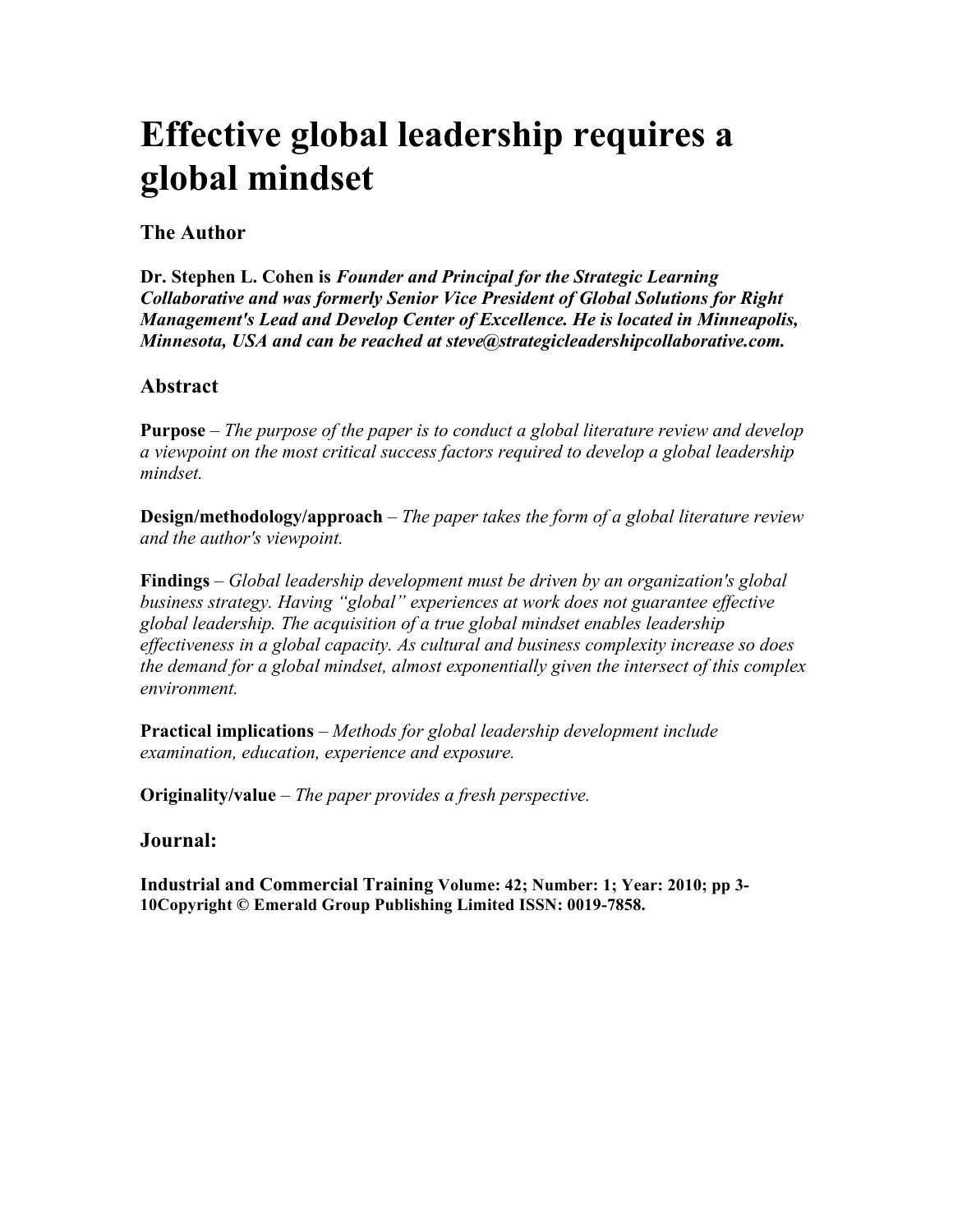# **Effective global leadership requires a global mindset**

# **by Dr. Stephen L. Cohen**

True or false? Effective global leadership requires …:

- … having lived in more than one country.
- ... having traveled to other countries.
- … speaking more than one language fluently.
- ... managing a globally diverse team.
- … having experienced an international assignment.
- ... having been schooled abroad.

Most people would say "true" to the items above. After all, how does one become globally effective without these types of global experiences? Or, are these necessary and/or desirable, but not sufficient? This article will explore the research to date that might shed some light on the answer to these questions.

To say the world is becoming even flatter than Thomas Friedman first told us it was in 2005 would be an incredibly huge understatement. One only has to travel abroad or note the expansion of corporations around the world to validate this notion. And, with this increasing flattening is the fact that to effectively conduct business in this new world will require a more different kind of leader than ever before. A leader who will not only have to be generally effective in the traditional skills expected but also with additional knowledge, skills and above all mindset to navigate through the complexities brought on by moving beyond one's traditional borders.

There has been a good amount of research on the requirements of the new global leader, pointing out both these new skills as well as the experiences necessary to prepare people to take on this challenge. The purpose of this article is to summarize much of this research as a backdrop for why perhaps the most important attribute required for effective global leadership is a not a new set of skills or experience, but rather a new perspective called a *global mindset*. If there is any doubt about the need for a global mindset one simply has to look at the data around global workforce trends. These, not unlike those supporting global warming, are difficult to deny.

#### **What are the global workforce trends?**

These trends can be neatly summarized into three broad headings:

- 1. macroeconomic;
- 2. environmental and social; and
- 3. business and industry.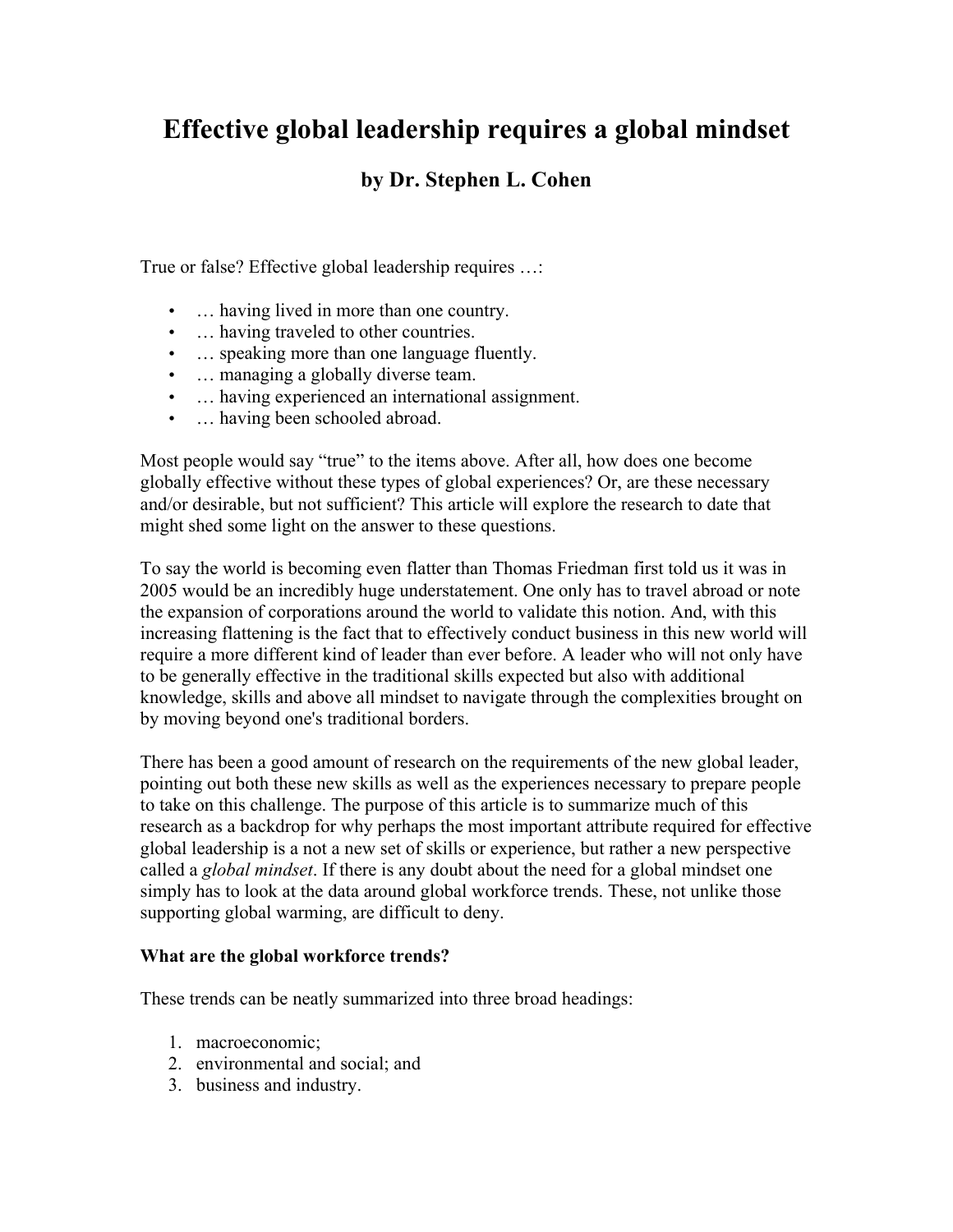#### *Macroeconomic*

Centers of economic activity will shift profoundly, not just globally, but also regionally. There is little question that the world has embarked on a massive realignment of economic activity. Public-sector activities will balloon, making productivity gains essential. The unprecedented aging of populations across the developed world will call for new levels of efficiency and creativity from the public sector never seen before. As a consequence of economic liberalization, technological advances, capital market developments, and demographic shifts, today Asia (excluding Japan) accounts for about 15 percent of world GDP, while Western Europe accounts for more than 30 percent. Within the next 20 years the two will nearly converge. The story is not simply about the march to Asia. Shifts within regions are as significant as those occurring across regions. And, without clear productivity gains, the pension and health care burden will drive taxes to stifling proportions.

#### *Environmental and social*

Technological connectivity has already transformed, and will continue to transform, the way people live and interact. The battlefield for talent will shift. For many companies and governments, global labor and talent strategies will become as important as global sourcing and manufacturing strategies. The technology revolution has been just that. Yet we are at the early, not mature, stage of this revolution. More transformational than technology itself is the shift in behavior that it enables. We work not just globally but also instantaneously. We are forming communities and relationships in new ways.

Ongoing shifts in labor and talent will be far more profound than the widely observed migration of jobs to low-wage countries. The shift to knowledge-intensive industries highlights the importance and scarcity of well-trained talent. The increasing integration of global labor markets, however, is opening up vast new talent sources. The 33 million university-educated young professionals in developing countries is more than double the number in developed countries.

#### *Business and industry*

In response to changing market regulation and the advent of new technologies, nontraditional business models are flourishing, often coexisting in the same market and sector space. Corporate borders are becoming more blurred as interlinked "ecosystems" of suppliers, producers, and customers emerge. Bigger, more complex companies demand new tools to run and manage them. Indeed, improved technology and statistical-control tools have given rise to new management approaches that make even mega-institutions viable. Today's business leaders are adopting algorithmic decision-making techniques and using highly sophisticated software to run their organizations. Scientific management is moving from a skill that creates competitive advantage to an ante that gives companies the right to play the game.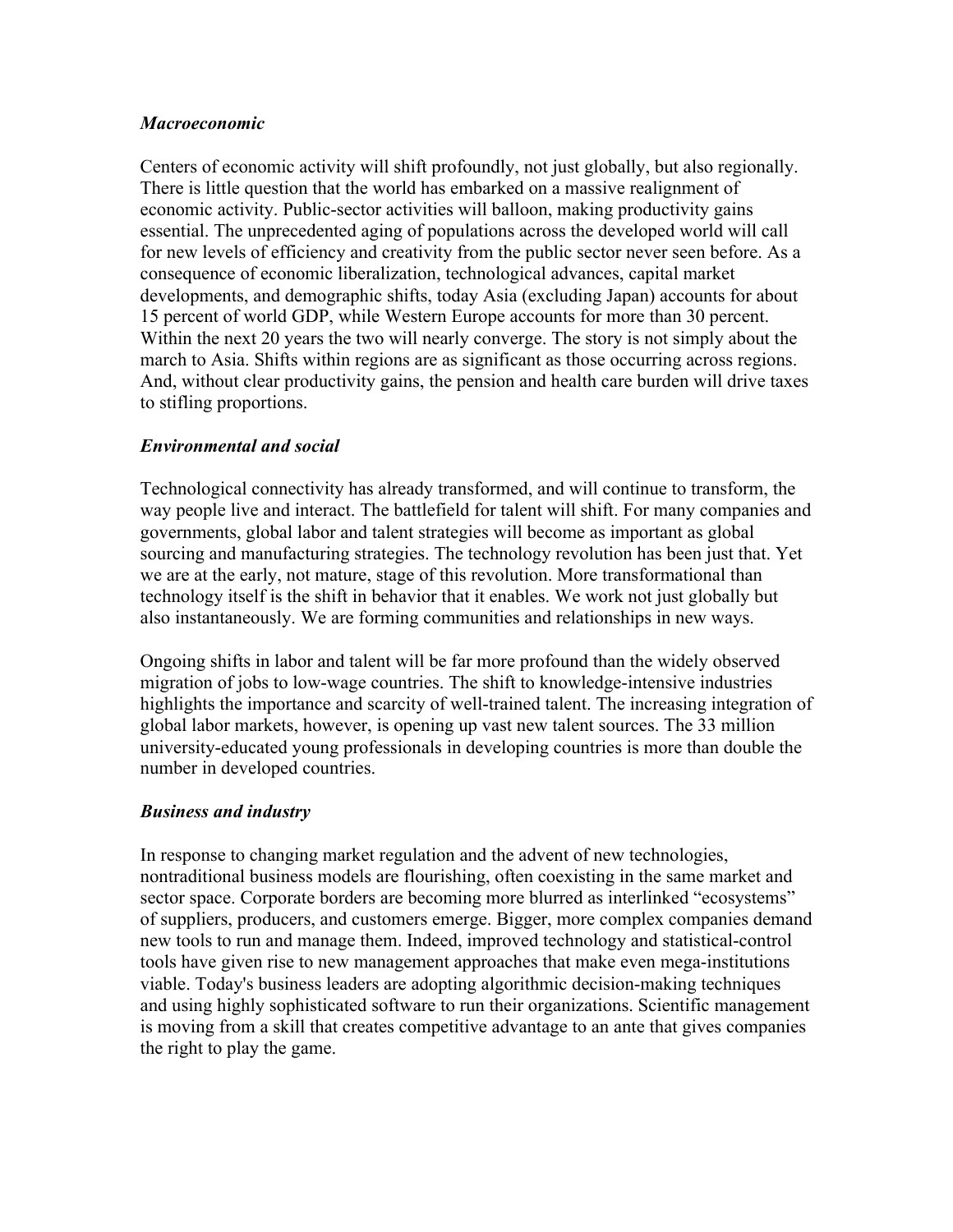Finally, new global industry structures are emerging. Winning companies, using efficiencies gained by new structural possibilities, will capitalize on these transformations. Management will go from art to science. Long gone is the day of the "gut instinct" management style.

#### **Global workforce trends beyond 2020**

What does this all mean for the global workforce beyond 2020? For one, an international labor market, expressing itself through migration, is upon us. The tidal wave of immigration to the USA in the 1990s has affected just about every corner of America, from large city to small. The slowdown in population and labor force growth throughout the developed world will intensify the need to take advantage of different sources of international labor from the less developed world. The fiscal impacts of aging, along with its demographic effects on declining population and workforce growth, will further heighten the need for foreign labor in the advanced economies of the world. The global economy will become a global workforce. There will be no clear tipping point and, indeed, the global workforce is really already here. The signs of this global workforce are all around us. Employment in foreign-owned or affiliated companies in the USA alone grew by 32 percent just between 1991 and 2000, to almost 6.5 million workers.

Furthermore, the impact of the Age Wave will be relatively uneven across the globe.

By 2050, nearly 1.5 billion, or 16.3 percent of the world's population, will be aged 65 or older (three times its current size). But, by 2025, China will have more than 200 million people aged 65 and over, and by 2050 more than 300 million – more than the current size of the US population. Add to this its one-child policy, and China should expect a serious impact on the availability of all future workers, managers or otherwise. Japan is in no better shape given that, over the long-term, it would have to increase immigration elevenfold from its current level to make up for the nation's low fertility rate and rapid decline in its working population. The median age for the world in the last half century has hovered around 24; it is over 25 now, but by 2050 it will be just under 44. In most developed nations, the median age for the population will be over 51, with Germany and Japan averaging 53 to 55.

Just these trends alone provide enough of a business case for the need for a global mindset in order to manage effectively. In summary, the world's population is aging, yielding relatively limited skilled labor in the future. Population distribution is rapidly changing, with most increasing in previously under-developed markets. As organizations expand into these new markets, the global workforce is today's reality. International sourcing of labor is rapidly becoming a necessity to deal with local shortages. The world is indeed becoming flat due to vast enhancements in technology, transportation and the interdependence of a global economy. There is little question that isolationism is the death knell for organizational survival.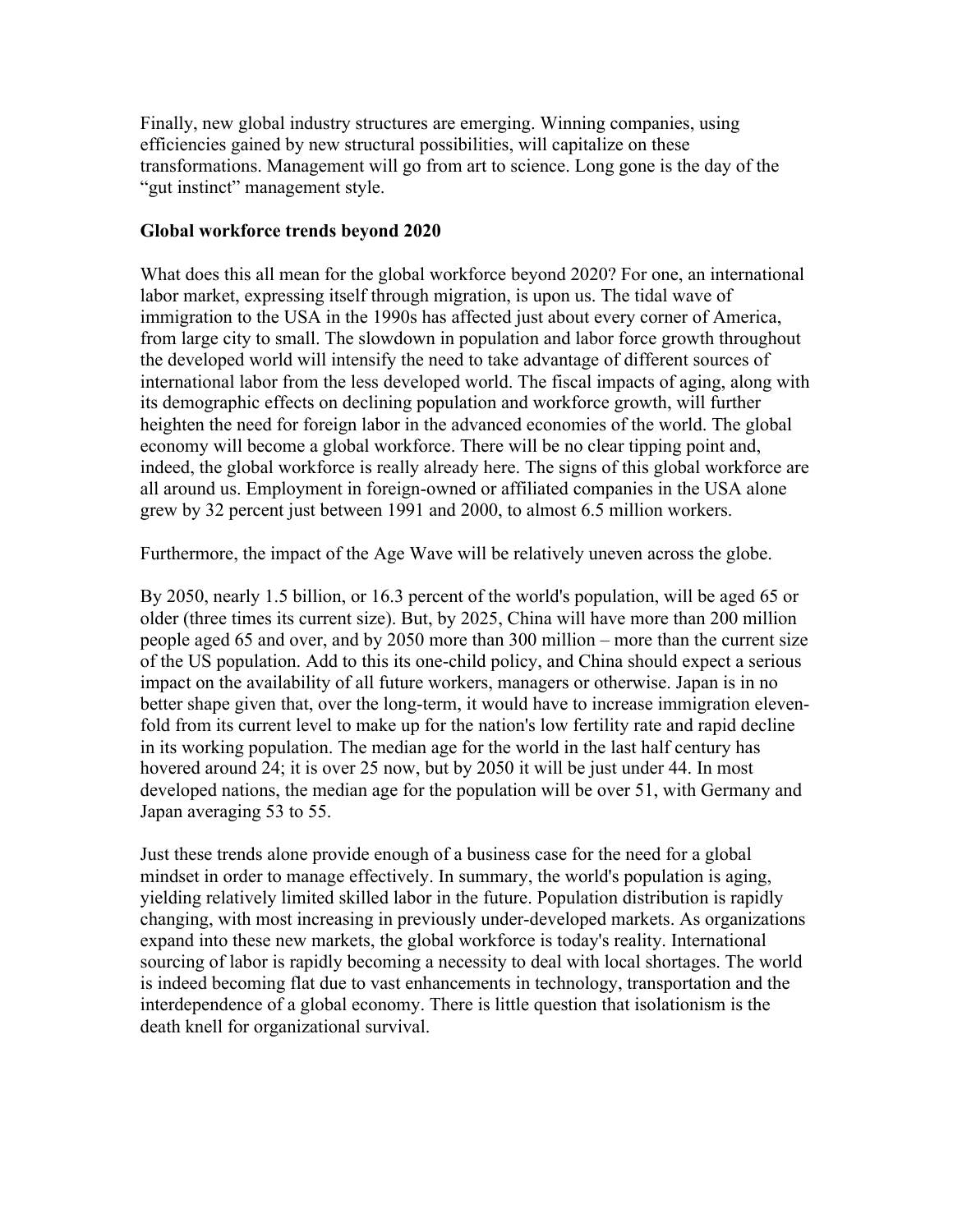#### **What is a global mindset?**

But, what then exactly is a global mindset and how does it impact the way organizations lead? One definition offered suggests it is the *ability to influence individuals, groups, organizations, and systems that have different intellectual, social, and psychological knowledge or intelligence from your own*. But, more than the old adage, "think globally and act locally," it's now "*think and act* both globally and locally" at the same time. This means not only recognize when it is beneficial to create a consistent global standard, but also deepen the understanding of local and cultural differences, crossing cultures and changing contexts. It requires simultaneously recognizing situations in which demands from both global and local elements are compelling, while combining an openness to and awareness of diversity across cultures and markets with a willingness and ability to synthesize across this diversity.

## **What is global leadership?**

A study by Goldsmith *et al.* (2003) interviewed an age- and gender-diverse group of HRD officers in 200 global organizations. They were asked what the most important leadership skills (with 1=important and 10=extremely important from a list of 72 items) required for effectiveness in the past, present and future were. Not surprisingly, the top three items mentioned for past and present leaders included none remotely suggesting global considerations. But, when asked what will be important for the future the third most highly rated item was "makes decisions that reflect global considerations." Interestingly, this same item was rated as the 70th and 71st, respectively, for the past and present required leadership skills. So, while global considerations were not considered that important just six years ago, there was enough foresight to recognize that they would indeed become critical in the future.

The study went on to identify just what these global leadership skills would be. Five overall clusters were identified:

- 1. thinking globally;
- 2. appreciating cultural diversity;
- 3. developing technological savvy;
- 4. building partnerships and alliances; and
- 5. sharing leadership.

But it was also concluded that these skills were required in addition to those typically associated with overall general leadership skills, such as, among others, managing change, strategic thinking, decision-making, enabling teams, managing results, etc.

So, while it is likely that general leadership skills are easily transferred into a global leadership context, this does not mean a leader who is effective in a domestic setting will necessarily be effective in a foreign setting.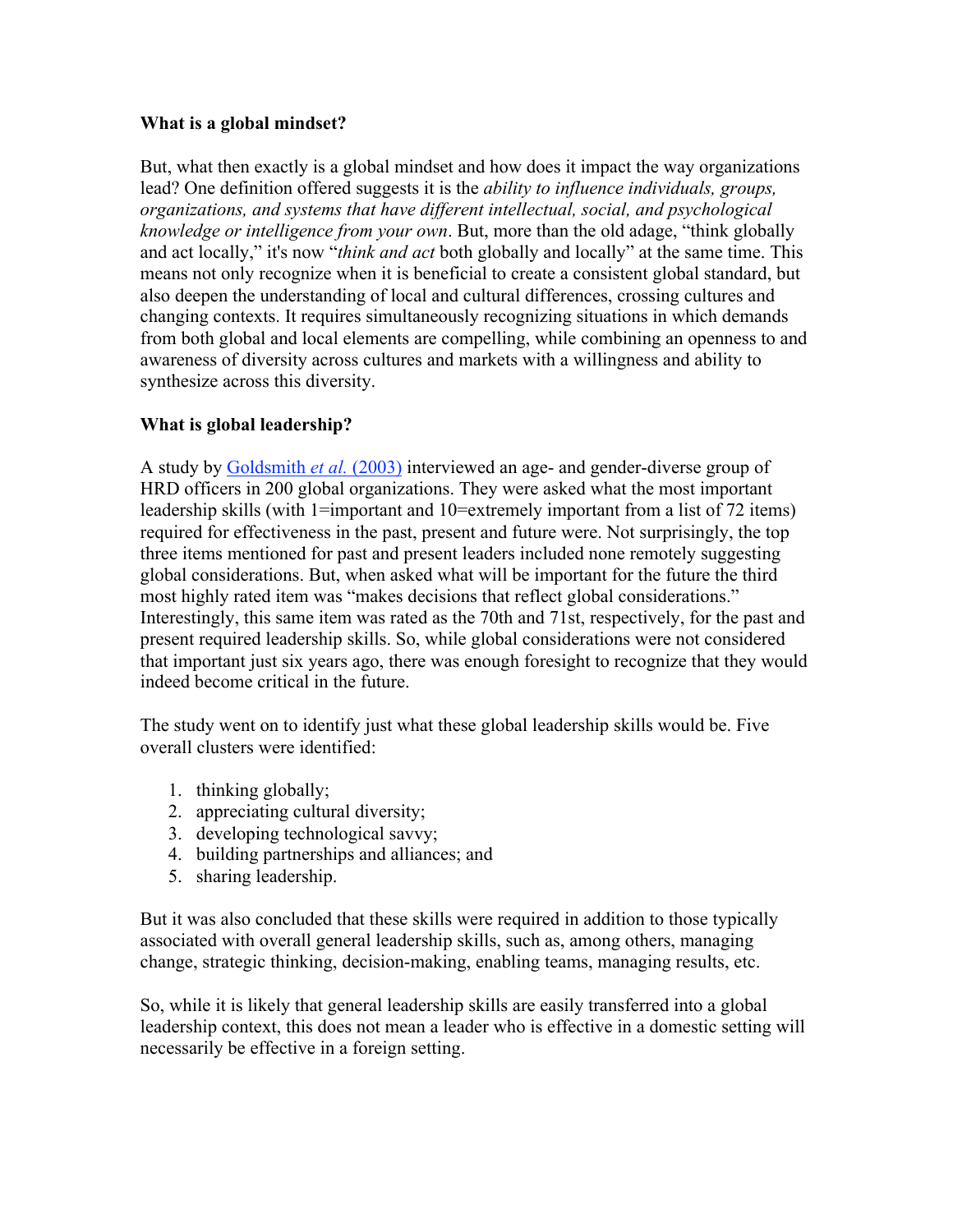#### **What is a global leadership mindset?**

Having identified what a global mindset and global leadership are, how do the two combine to create a *global leadership mindset*? A global leadership mindset involves carefully balancing three overall dichotomies:

- 1. *Global formalization versus local flexibility* wherein formal approaches unify an organization in the customer's eyes so they know what to expect from the global brand, but the manifestation of this brand locally may look different. For example, organizations may create different packaging of products more familiar to local customs and expectations while never changing their brand image.
- 2. *Global standardization vesrus local customization* wherein minimally standard protocols and processes are needed to create one company "way", but there needs to be flexibility in how these are implemented at the local level based on local requirements. For example, depending on local regulatory controls, some food and drug specifications may vary accordingly, while never endangering consumers.
- 3. *Global dictate versus local delegation* wherein ways of doing business need to be uniform but local implementation must be delegated according to existing customs. For example, local customs might dictate how business is conducted but never violate defined corporate values.

One excellent example, according to *Fortune* magazine, of managing these polarities on a global stage is McDonalds, which allows countries to invent their own buns, bags, and business practices, while catering to local tastes (Gumbel, 2008). Without this balanced approach, organizations will not be able to address local market needs effectively. In short, a global leadership mindset is the ability to take a global rather than countryspecific view of business and people, and be able to apply this perspective to a country, taking into account its culture.

#### **Acquiring a global leadership mindset**

What goes into creating a global leadership mindset? Is it an acquired taste? Does it come naturally? Can it be developed? And, what is the role of *cultural literacy* in enabling this type of mindset? In a world where crossing boundaries is routine, cultural intelligence becomes a vitally important aptitude and skill. Someone with high cultural intelligence can select those features of individual or group behavior that are both common and different. They are able to note what is both true and peculiar about individuals and groups; almost a sixth sense. But, can this sense be developed?

Segil *et al.* (2003) identified five levels of cultural literacy as depicted in Table I. As can be surmised, these levels are relatively cumulative in that to achieve a higher level one most likely has to already demonstrate the levels beneath it.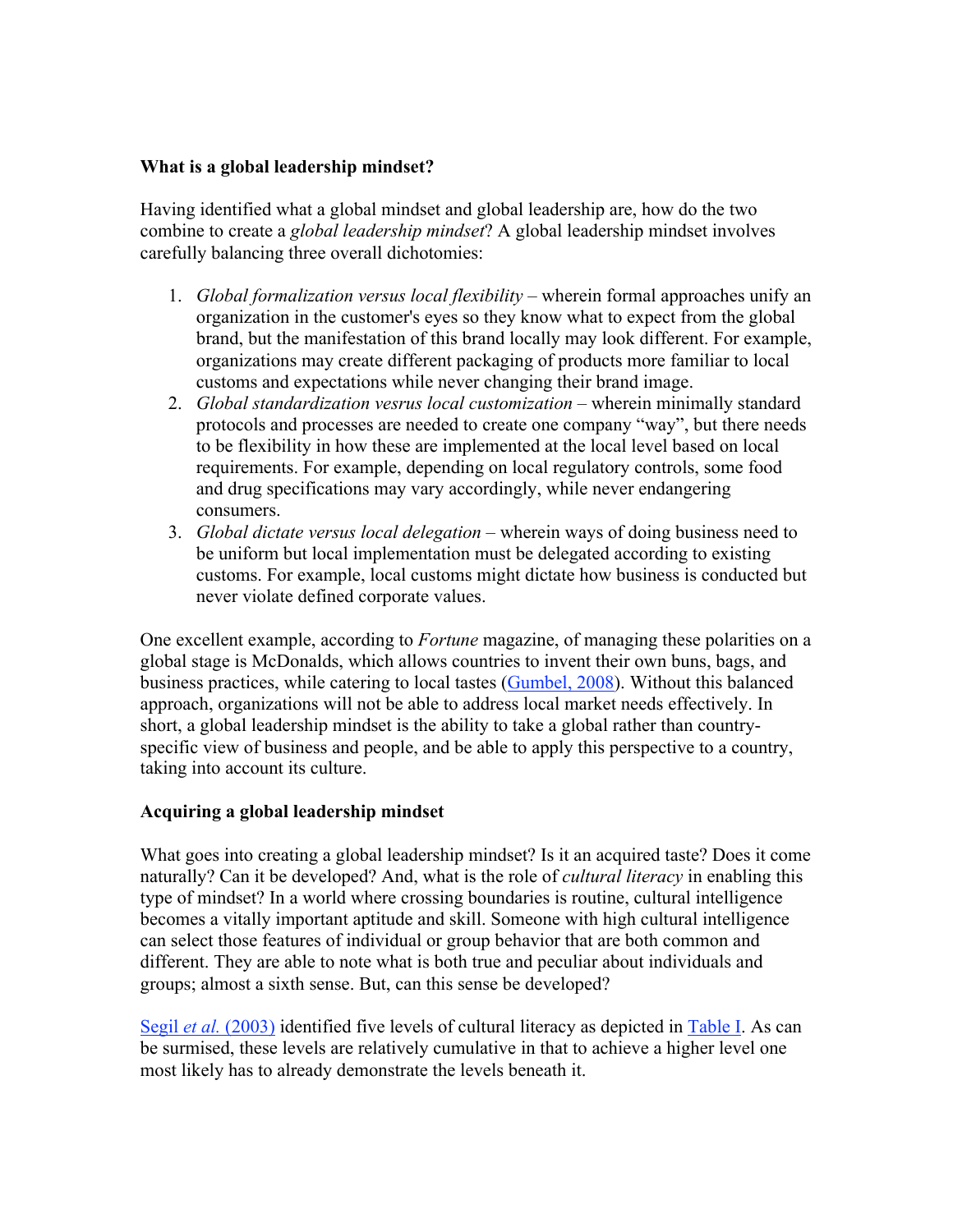Clearly, a "global capitalist" is farther up the curve than a "proud citizen", but being the latter is not, by any means, derogatory. It is just a stage in developing a strong sense of cultural literacy. The question is, can experience alone help someone move up that curve?

#### **Global leadership development**

Probably not, at least, alone. Many who have studied global leadership, as well as leadership development in general, have concluded that a multi-dimensional approach is the most effective way to develop effective global leadership. These methods reduce to four overall approaches:

- 1. examination;
- 2. education;
- 3. experience; and
- 4. exposure.

## *Examination*

Examination involves introspection and self-awareness. It is the first step in developing global leaders so that they can get an accurate perspective of their interest, concerns, and current level of cultural literacy. They need to know where they are on the continuum of both knowledge and beliefs in order to focus their development areas on their relative deficiencies.

# *Education*

Education involves thinking about the subject of globalization, cultures and leadership. It focuses on the content and knowledge required to be effective in a global setting. Leaders need to understand the facts about different countries and cultures, business procedures, and local information about customs and practices, both from a social and business perspective. They need to be educated on these and be able to readily transport this information across borders.

# *Experience*

Experience involves acting or doing. It focuses on the organization and context. It is said to be the best teacher but only if guided and intentional, that is, learning from experiences that are meaningful, relevant and applied. It is about learning how the organization does business in other parts of the world.

# *Exposure*

Exposure involves interacting by focusing on people and roles. It means having reference points of people and mentors who have "been there, done that" which is critical to assimilating properly and quickly.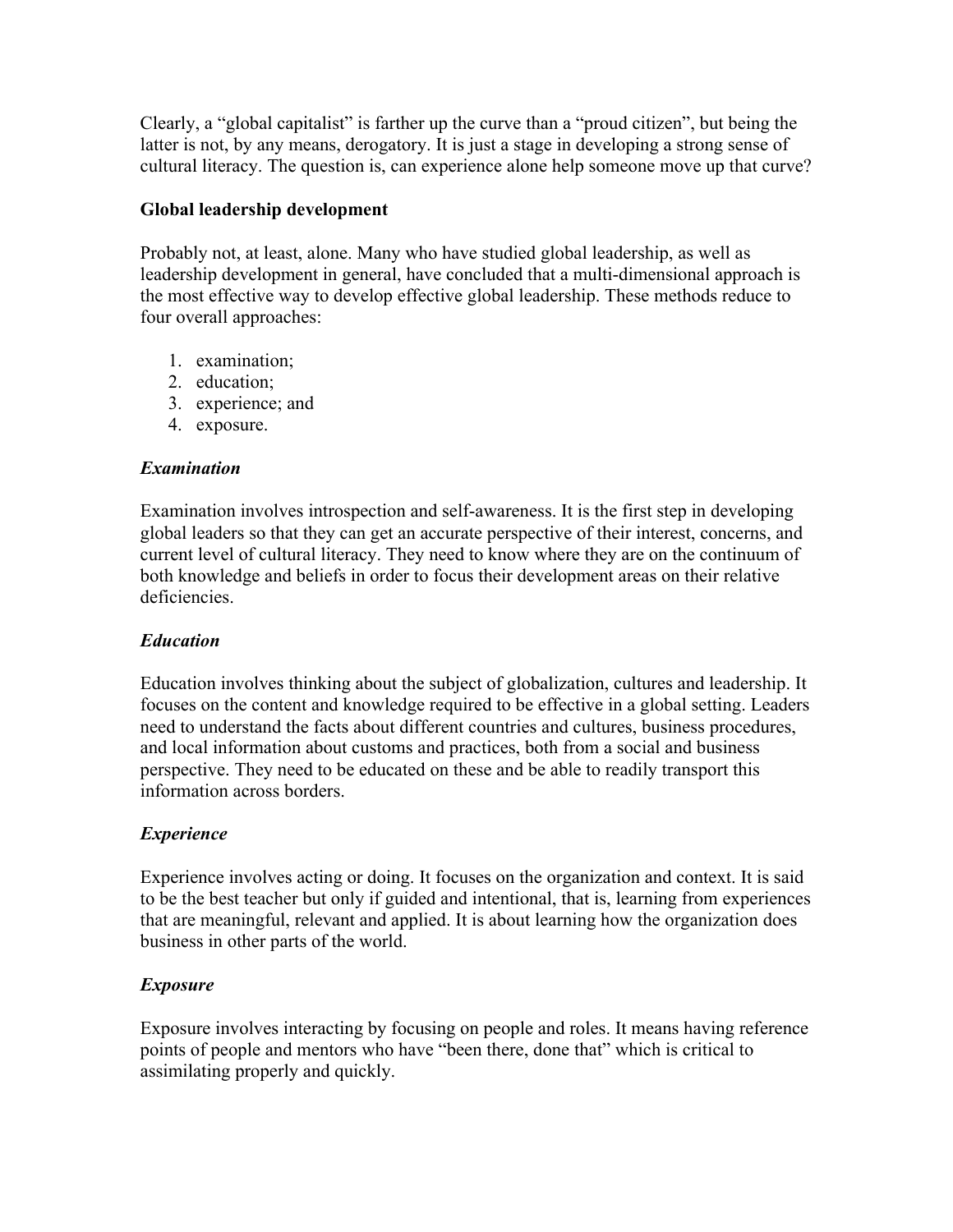There is no question, however, that cultural lessons are likely to be most learned from actually experiencing the culture. That's why expatriate experiences are rated as the most useful when it comes to learning a culture – in fact almost four times more than simply international experiences and 15 times more than domestic experiences (see McCall *et al.*, 1988).

The value of living abroad was also confirmed by the Segil *et al.* (2003) study, which found differences in the areas of competence of successful global executives for those who have and have not lived broad. For those who lived abroad the areas of competence included such areas as welcoming strangers, learning languages, spirit of adventure, valuing differences, sensitivity to context, and creating new alternatives, The areas of competence for those who had *not* lived abroad were distinctly different, illustrated by such things as inner purpose, focus on goals, coping, clarity of communication, and exposing intentions – all admirable but falling short of those more likely to be valuable for a global assignment.

What, then, can both leaders and organizations do to acquire a global mindset? It is definitely a two-way street in which both the leader and the organization must work together to enable an effective global leadership mindset. Either one alone will not be yield successful global leaders.

Certainly the most important thing the leader can do, as noted above, is to learn from experience, whether this involves participation in task forces or start-ups, or interaction with bosses, peers and mentors. But, they can also proactively learn the language and customs of the countries they experience, participate in many diverse meetings, communicate with a diverse group of business leaders, and immerse themselves in other cultures by living there or frequently visiting.

But, it is not just up to the leader to develop his/her global leadership capability. It is also up to the organization to set the strategic global agenda; that is, to communicate to all employees the strategic intent and interest of being a truly global company. They can also provide clarity on what kinds of global executives with what kinds of skills are needed strategically, break the country-based glass-ceiling by hiring expats into vacant positions, identify, recruit and assess candidates as early as possible, and provide international perspectives and exposure early in careers with stretch assignments.

The organization can also facilitate this cultural assimilation by providing employees with baseline cross-cultural information, appropriate levels of oversight, support and feedback, creating opportunities for reflection, fostering an open culture built on personal relationships, small group loyalty and diverse leadership teams, and providing access to internationally experienced coaches, mentors, and role models.

#### **Conclusion**

What does this all mean for both global organizations and their global leaders? First, a company's vision and values must show global consistency. However, its workplace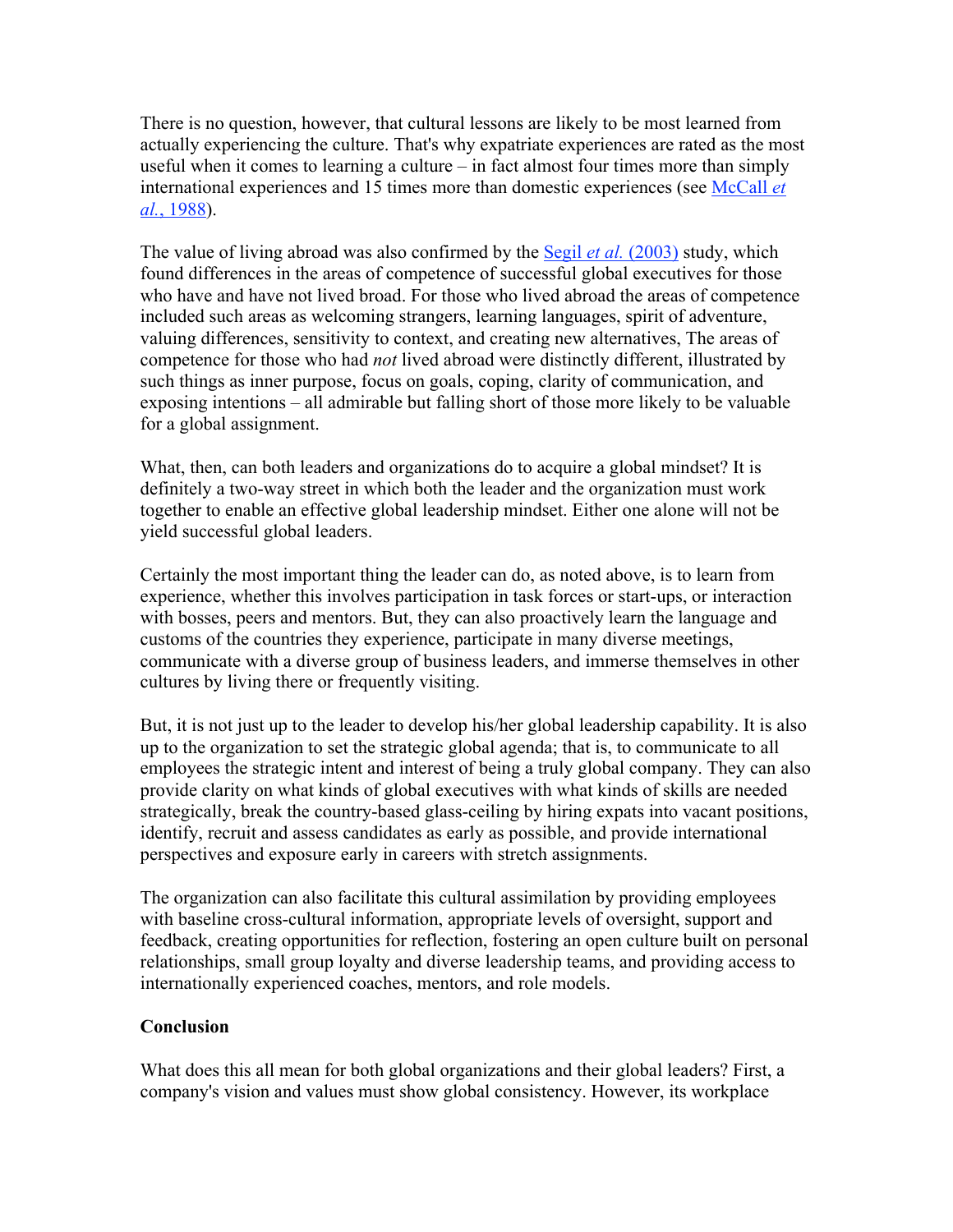practices, which translate policy guidelines into day-to-day procedures, should be locally determined. A need for global consistency would favor policies that accentuate formalization, standardization and global dictates, whereas a need for local responsiveness would favor flexibility, customization and delegation. A global mindset can be the new competitive advantage in the marketplace, so a global corporation needs a high stock of global mindset!

But, at the end of the day, as far as development is concerned, it must be driven by an organization's global business strategy, although what needs to be learned is not all business-related. Global executives learn their trade the same as other executives do, but they must take much more responsibility for their own development. It is critical to remember the quest for a global mindset may never end. The complex and dynamic world in which we live provides unlimited opportunities for exploring the many linkages across our wide world of diversity.

So, true or false to those items at the beginning of this article? Perhaps the best answer is that just experiencing those does not guarantee effective global leadership. Equally, if not more important, is the acquisition of a true global mindset that will enable leadership effectiveness in a global capacity. Without acquiring such a mindset, all the global leader experience in the world is not likely to improve one's effectiveness on the global stage.

| <b>Proud citizen</b>                                                                                                                                                                                                                                                                                                             | Inquisitive<br>internationalist                                                                                                                                                                                                                     | <b>Respectful</b><br>modernizer                                                                                                                                                                                                                                                                                                                                                                             | <b>Culture bridger</b>                                                                                                                                                                                                                                                             | <b>Global capitalist</b>                                                                                                                                                                                                                                        |
|----------------------------------------------------------------------------------------------------------------------------------------------------------------------------------------------------------------------------------------------------------------------------------------------------------------------------------|-----------------------------------------------------------------------------------------------------------------------------------------------------------------------------------------------------------------------------------------------------|-------------------------------------------------------------------------------------------------------------------------------------------------------------------------------------------------------------------------------------------------------------------------------------------------------------------------------------------------------------------------------------------------------------|------------------------------------------------------------------------------------------------------------------------------------------------------------------------------------------------------------------------------------------------------------------------------------|-----------------------------------------------------------------------------------------------------------------------------------------------------------------------------------------------------------------------------------------------------------------|
| Recognizes his<br>/her home<br>culture and<br>accepts<br>everyone is a<br>product of<br>more than one<br>culture<br>Realizes that<br>feelings of<br>cultural<br>inferiority<br>and/or<br>superiority<br>create tension.<br>resentment<br>and<br>antagonism<br>Knows and is<br>willing to<br>discuss all<br>about home<br>country | Is curious about<br>other cultures and<br>places Analyzes and<br>filters out cultural<br>biases to insure<br>polite and respectful<br><b>Interactions Seeks</b><br>opportunities to<br>openly discuss and<br>celebrate diversity<br>and differences | Sees the world<br>from a broader<br>perspective,<br>remaining open to<br>learning what other<br>cultures and<br>countries have to<br>offer Looks globally<br>for new business<br>practices and<br>points of view in<br>hopes of applying<br>them back home<br>Integrates ideas<br>and wisdom from<br>other cultures into<br>his/her own to<br>enrich<br>perspectives,<br>accelerate change<br>and modernize | Is committed to truly<br>collaborating and<br>Integrating cross-culturally<br>Seeks ways to remove<br>barriers between people,<br>views, and values to gain<br>synergy Recognizes cultural<br>relationships require close<br>individual attention,<br>facilitation and maintenance | Develops a well-<br>balanced<br>global/local<br>mindset<br>Leverages the<br>diversity of his/her<br>employees to<br>address the needs<br>of the global<br>market Selects.<br>develops and<br>recognizes local<br>managers who<br>have global<br>literacy skills |

As cultural and business complexity increase so does the demand for a global mindset, almost exponentially given the intersect of this complex environment.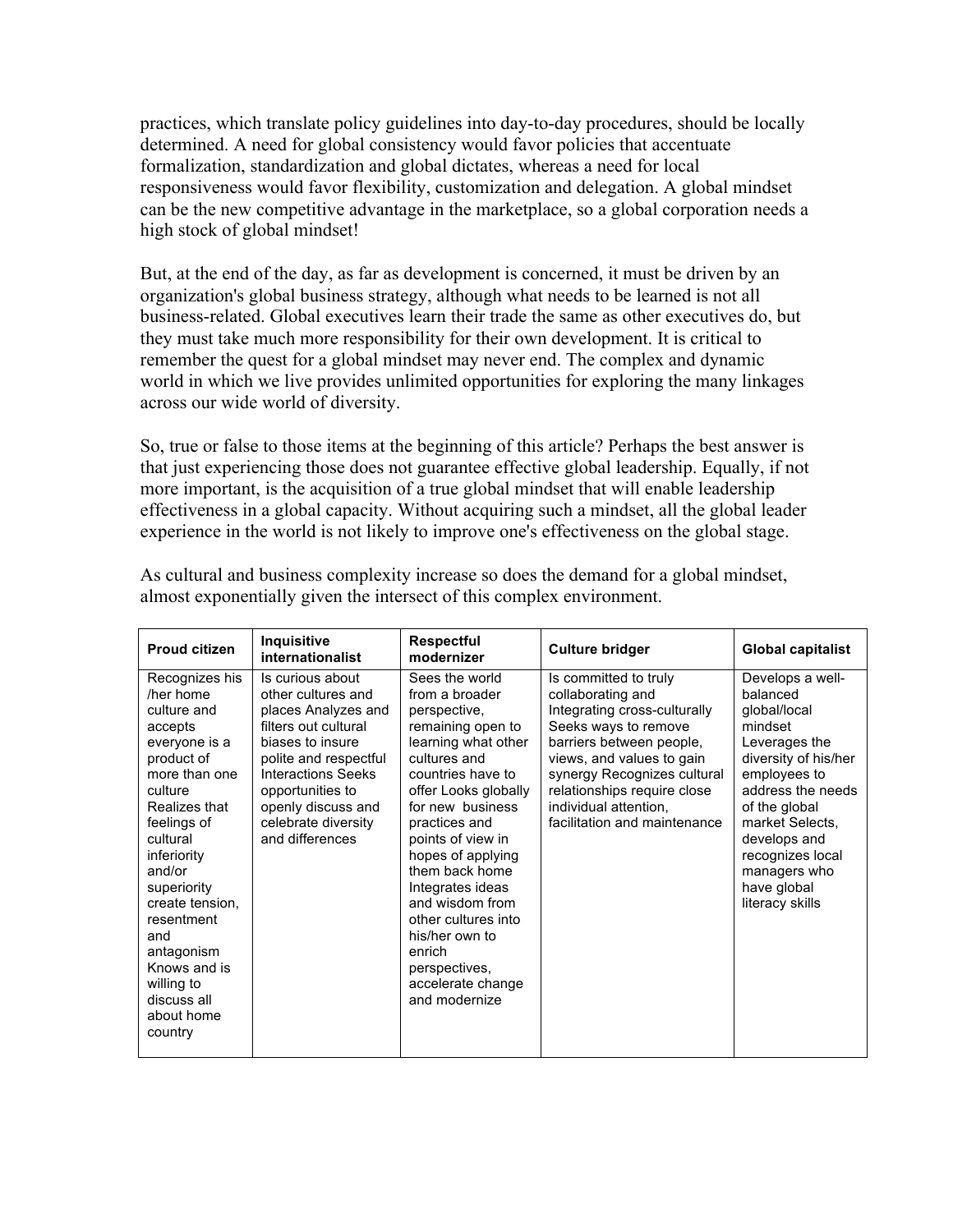*Table I Levels of cultural literacy*

# **References**

Goldsmith, M., Greenberg, C.L., Robertson, A., Hu-Chan, M. (2003), *Global Leadership: The Next Generation*, Financial Times Prentice-Hall, Upper Saddle River, NJ.

Gumbel, P. (2008), "Big Mac's local flavor", *Fortune*, Vol. May 5 pp.115-8.

McCall, M.W. Jr, Lombardo, M., Morrison, A. (1988), *The Lessons of Experience*, The Free Press, New York, NY.

Segil, L., Goldsmith, M., Belasco, J. (Eds) (2003), *Partnering: The New Face Of Leadership*, AMACOM, New York, NY.

# **Further Reading**

Bartlett, C.A., Ghoshal, S. (1992), "What is a global manager?", *Harvard Business Review*, Vol. 70 No.5, .

Beechler, S., Baltzley, D. (2008), "Creating a global mindset", *Chief Learning Officer*, Vol. June pp.40-5.

Begley, T.M., Boyd, D.P. (2003), "The need for a corporate global mindset", *Sloan Management Review*, Vol. December.

Corporate Leadership Council (2003), "Global leadership development", *Corporate Executive Board*, Vol. January pp.1-15.

Dalton, M., Ernst, C., Deal, J., Leslie, J. (2002), *Success for the New Global Manager*, Centre for Creative Leadership and Jossey-Bass, San Francisco, CA, .

Ewington, N., Lowe, R., Trickey, D. (2008), *Being International. International Management Development*, Worldwork Ltd, London, .

Kramer, R.J. (2005), "Developing global leaders: enhancing competencies and accelerating the expatriate experience", Research Report 1373-05-WG, The Conference Board, New York, NY, .

McCall, M.W. Jr, Hollenbeck, G.P. (2002), *Developing Global Executives: The Lessons of International Experience*, Harvard Business School Press, Boston, MA, .